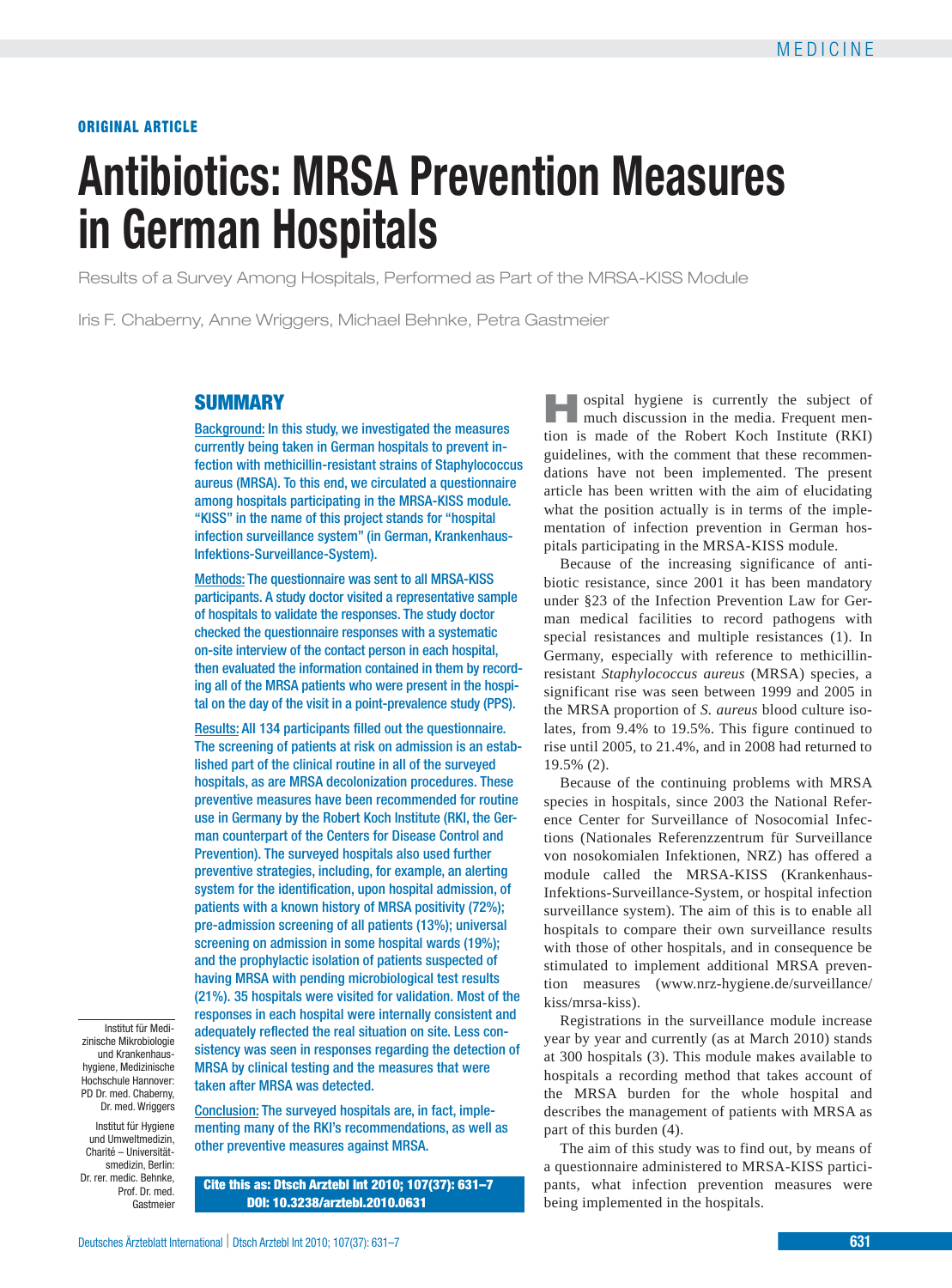| <b>TABLE 1</b>                                                     |                                                |            |  |  |
|--------------------------------------------------------------------|------------------------------------------------|------------|--|--|
| Structural parameters in the hospitals $(n = 134)$                 |                                                |            |  |  |
|                                                                    | What category of hospital is it? ( $n = 134$ ) |            |  |  |
| <b>Size</b>                                                        | <b>Number</b>                                  | Percentage |  |  |
| $<$ 300 beds                                                       | 51                                             | 38.1%      |  |  |
| $301 - 600$ beds                                                   | 46                                             | 34 3 %     |  |  |
| $>600$ beds                                                        | 37                                             | 27.6%      |  |  |
| Category                                                           |                                                |            |  |  |
| Teaching hospital /<br>university hospital                         | 32                                             | 23.9%      |  |  |
| General hospital                                                   | 75                                             | 56.0%      |  |  |
| Specialized hospital                                               | 3                                              | 22%        |  |  |
| Rehabilitation clinic                                              | 3                                              | 22%        |  |  |
| Other                                                              | 21                                             | 15.7%      |  |  |
| Where is the microbiological diagnosis carried out?<br>$(n = 134)$ |                                                |            |  |  |
| In the hospital's<br>own laboratory                                | 47                                             | 35.1%      |  |  |
| Elsewhere                                                          | 81                                             | 60.5%      |  |  |
| Other                                                              | 6                                              | 4.5%       |  |  |

# **Methods**

To this end, a standardized questionnaire was developed that asked about all the measures recommended by the RKI (as at 2007) and any other additional measures being implemented (5). Data were also collected about structural quality (structural conditions in terms of personnel, physical space, and organization), screening and isolation measures, and decolonization.

The questionnaire was developed using an internetbased online survey tool. In February 2007, all 134 MRSA-KISS participants who up to that time had already delivered their data to the NRZ received an invitation to take part in this survey.

To test the answers, 35 hospitals were randomly selected for an on-site validation visit. For this, hospitals were stratified according to hospital size (number of beds) and region. For validation, the questionnaire was systematically checked by the study doctor and the contact person at the hospital concerned in an on-site interview, and evaluated by means of a point prevalence study on the basis of the MRSA patients present on that day.

For the descriptive statistics, absolute and relative frequencies were calculated. In addition, the median and pooled arithmetic mean were determined, for in clinical studies being carried out in several centers the mean across all the centers is of interest as well as the means of each individual center. Quartiles  $Q1 (25<sup>th</sup>$  percentile) and Q3 ( $75<sup>th</sup>$  percentile) were also determined.

## **Results**

Out of 134 MRSA-KISS participants invited, all (100%) completed the questionnaire. The participating hospitals are spread out over the whole of Germany. *Table 1* shows the structural parameters of the hospitals, and the MRSA rates are given in *Table 2.*

*Tables 3a* and *3b* show the complete list of questions about various prevention measures together with the answers.

The results of on-site validation in the 35 randomly chosen hospitals are shown in *Table 4.*

The answers to most questions (11 out of 13) agreed very well with on-site reality (90% to 100%). This was confirmed in the validation, and hence it can be assumed that the answers of the checked group are representative of all participants.

The good agreement is also evidenced by the point prevalence study (*Table 5*). Among the 35 hospitals visited, a total of 148 MRSA patients in 30 hospitals were receiving inpatient treatment on the day of the validation visit (giving an overall average of 4 MRSA patients per hospital) and their management was recorded systematically for the study.

According to the RKI recommendations, in Germany MRSA patients should be treated in isolation in single-bed rooms if possible, or else cohorted with other MRSA patients in multi-occupant rooms (5). When direct contact occurs between medical personnel and the MRSA patients, protective gowns, gloves, and a surgical mask covering nose and mouth should be worn. The hands must be disinfected with an alcoholbased hand rub before entering and after leaving the isolation room.

Other possible ways to contain and control MRSA within hospitals are decolonization measures carried out on the MRSA patient. These include treatment with topical antibiotics such as mupirocin, for application in the anterior nares (three times daily for at least 3 days), and washing the patient with antiseptic soap solutions.

The hospital survey showed that many of these recommendations were being put into practice, as was confirmed by the point prevalence study.

In clinical routine, only a small number of MRSA patients are identified, because microbiological analysis is usually performed only when clinically indicated—i.e., when bacterial infection is suspected (6). How many clinically inapparent MRSA colonizations are actually represented in a reservoir for possible nosocomial spread of infection is so far unknown.

To prevent MRSA transmission, it is necessary to recognize this reservoir, so that prevention measures such as, e.g., contact isolation of the patient and any decolonization measures can be instituted as soon as possible. This can be done by the use of screening tests, by which is meant taking nares cultures from the sites of predilection (nares, pharynx, and any wounds) to identify colonized patients. Usually particular patient groups are regarded as possible reservoirs. For this reason, the recommendations by the Commission for Hospital Hygiene and Infection Prevention (Kommission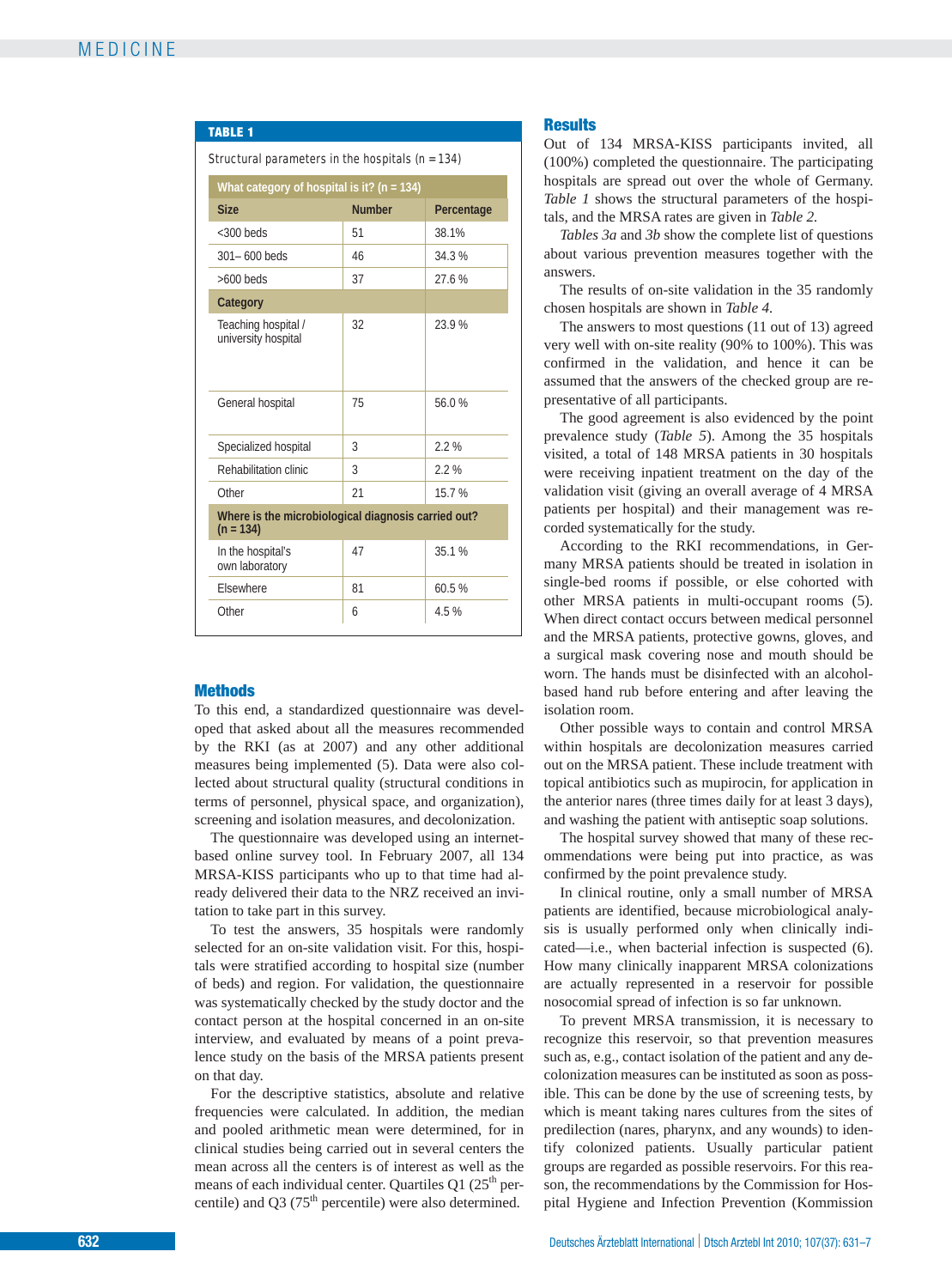| <b>TABLE 2</b>                                                                          |                                                                         |            |           |        |           |
|-----------------------------------------------------------------------------------------|-------------------------------------------------------------------------|------------|-----------|--------|-----------|
| MRSA rates in the participating hospitals ( $n = 133$ ) 2006 <sup><math>*1</math></sup> |                                                                         |            |           |        |           |
| <b>Measure</b>                                                                          | <b>Calculation basis</b>                                                | $Mean^{2}$ | $01^{*3}$ | Median | $03^{*4}$ |
| Overall incidence density                                                               | Number of MRSA cases per<br>1000 patient days                           | 0.89       | 0.39      | 0.68   | 1.1       |
| Incidence density of nosocomial MRSA<br>cases                                           | Number of nosocomial MRSA cases<br>per 1000 patient days                | 0.27       | 0.13      | 0.21   | 0.33      |
| Average daily MRSA burden                                                               | Number of inpatient MRSA-patient days<br>per 100 patient days           | 1.4        | 0.56      | 1.08   | 1.72      |
| MRSA-days-associated nosocomial<br>MRSA rate                                            | Number of nosocomial MRSA cases<br>per 1000 inpatient MRSA-patient days | 18.9       | 14.3      | 20.7   | 27.0      |

\*<sup>1</sup> The data from one participating hospital could not be included for the reference values;<br>\*2 pooled arithmetical mean; \*3 quartile 1 (25<sup>th</sup> percentile); \*<sup>4</sup> quartile 3 (75<sup>th</sup> percentile)

für Krankenhaushygiene und Infektionsprävention, KRINKO) at the RKI, first published in 1999, were expanded in 2004 in a commentary on selection of risk patients for screening (7). Among others these risk groups include patients who

- **●** have a known history of MRSA;
- **●** have been in contact with other MRSA patients;
- **●** need long-term care;
- **●** require dialysis;
- **●** have chronic wounds;
- **●** have indwelling catheters;
- **●** have burn injuries.

Here, too, the answers to the question about whether routine screening was carried out in accordance with the recommendations showed that these are being implemented in almost all participating hospitals.

In addition to implementing these recommendations, additional screening—e.g., as a standard procedure on admission to a ward—is carried out by more than 80% of the hospitals surveyed. More than 25% of the hospitals have established other policies of screening, such as weekly screening of inpatients or outpatient screening performed by a primary care physician. Almost 20% of hospitals have instituted general screening on admission at least in the intensive care units and even on other wards. For early identification of MRSA patients, rapid diagnosis techniques have proved their worth, e.g., polymerase chain reaction (PCR), a technique employed in over a third (36%) of hospitals surveyed.

What microbiological procedure is used to diagnose MRSA at admission screening depends not only on the method itself, but also on whether the laboratory is onsite in the hospital or the samples have to be sent to an external laboratory. Only 35% of the hospitals surveyed have a microbiological laboratory of their own, and in 2007 only 36% carried out a rapid technique such as PCR. It is usually more difficult for an external laboratory to produce a result within 2 to 5 hours, because of the transport involved.

Identifying MRSA patients by screening on admission is only a part of further preventive measures. Another part is prophylactic isolation of risk patients until the microbiological results are received—similar to the "search and destroy" method used in the Netherlands (www.wip.nl/UK/contentbrowser/onderwerpsort. asp). This procedure and graduated variants of it are already in use by more than 60% of the hospitals surveyed.

To identify MRSA patients rapidly, in addition to the admission screening it is important to have an "alert system" that identifies previous MRSA patients when they are readmitted. Such an alert system is not yet routinely implemented in the hospitals surveyed: Almost one-third of them (28%) have potential for improvement.

One other important measure to reduce the selection pressure is the careful use of antibiotics, i.e., what has been called "antibiotic stewardship." For this, adequate training in prescription of antibiotics is important, and a good way to test how antibiotics are being prescribed is to monitor the level of their consumption in the hospital. In less than 44% of the hospitals surveyed was the consumption of antibiotics regularly recorded and reported back to the individual wards, so there is a great deal of scope for improvement here. Monitoring and reporting back the level of antibiotic consumption is also a part-objective of the German Antibiotic Resistance Strategy (Deutsche Antibiotika Resistenz Strategie, DART), initiated by the Federal Ministry of Health (Bundesministerium für Gesundheit), as a means to achieving the main goal, reduction of antibiotic resistance and of the spread of resistance in Germany (www. bmg.bund.de).

# **Discussion**

How well recommendations for the prevention of MRSA have been put into practice has been investigated by only a few authors so far (8, 9). Both these studies used questionnaires to obtain data on implementation. They found that programs aiming at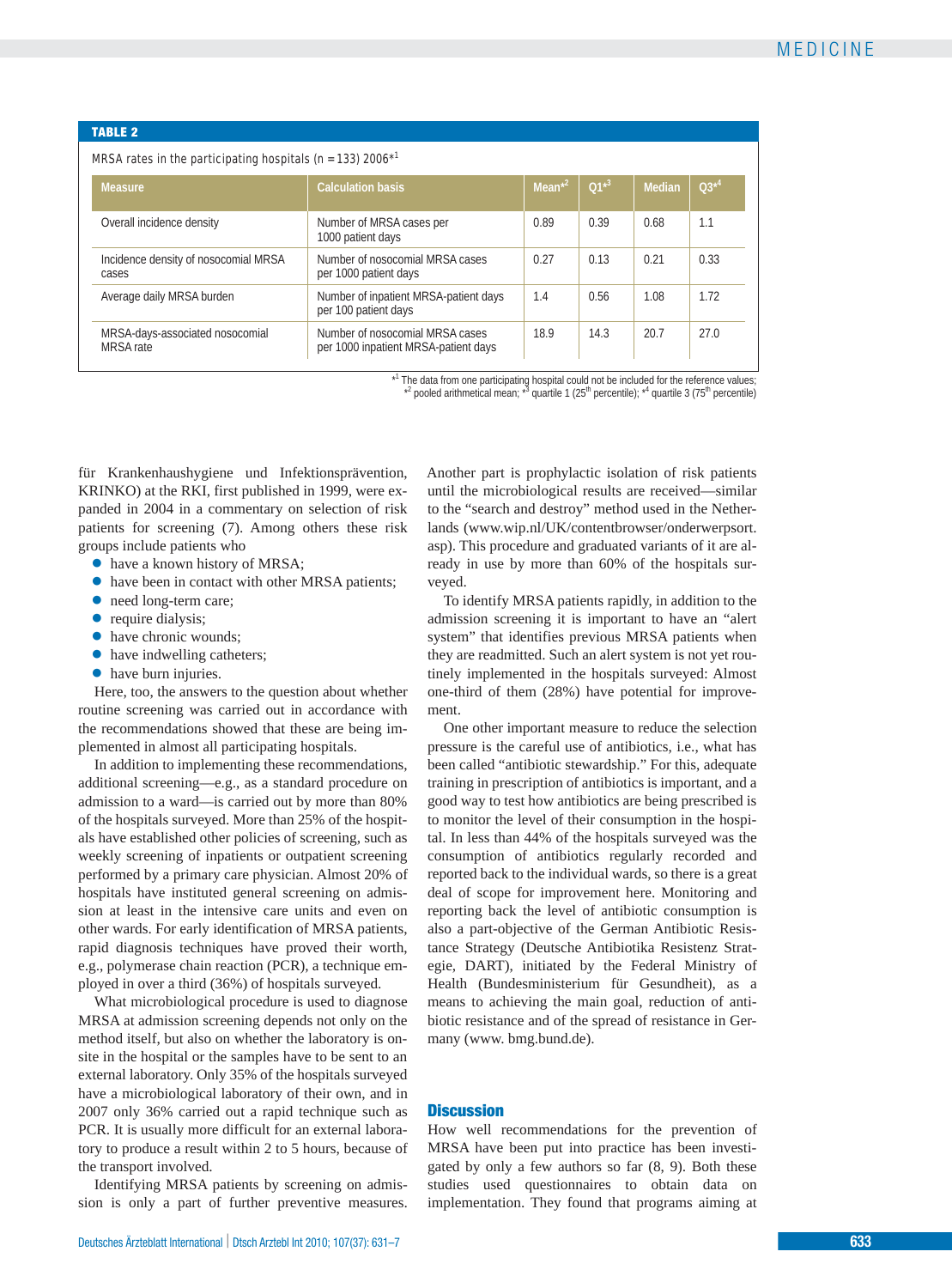#### **TABLE 3a**

# Identification of MRSA patients

| The following patients are regularly screened:                                                                                                                                                                                                                                                                                 | <b>Number</b>  | Percentage |  |
|--------------------------------------------------------------------------------------------------------------------------------------------------------------------------------------------------------------------------------------------------------------------------------------------------------------------------------|----------------|------------|--|
| <b>None</b>                                                                                                                                                                                                                                                                                                                    | 0              | 0          |  |
| Known MRSA patients (e.g., re-admitted)                                                                                                                                                                                                                                                                                        | 132            | 98.50%     |  |
| Contact patients (patients who have been in contact with<br>MRSA carriers, e.g., shared a room with them)                                                                                                                                                                                                                      | 127            | 94.80%     |  |
| Risk patients (e.g., from rehabilitation clinics or care<br>homes, hospitals, on dialysis, indwelling catheter, chro-<br>nic wound/skin ulcer/gangrene/deep soft-tissue infection,<br>burn injury, patients who have received antibiotics in the<br>past 6 months, patients with devices, e.g. indwelling ca-<br>theter, etc.) | 115            | 85.80%     |  |
| All patients in one intensive care unit                                                                                                                                                                                                                                                                                        | 17             | 12.70%     |  |
| All patients in all intensive care units                                                                                                                                                                                                                                                                                       | 15             | 11.20%     |  |
| All patients in selected intensive care units                                                                                                                                                                                                                                                                                  | 26             | 19.40%     |  |
| All patients on selected non-intensive care units                                                                                                                                                                                                                                                                              | 6              | 4.50%      |  |
| When do you screen to identify new MRSA patients<br>(i.e., excluding monitoring nares cultures or control cultures for known<br>MRSA patients)? (Multiple answers possible)                                                                                                                                                    |                |            |  |
| Not at all                                                                                                                                                                                                                                                                                                                     | 21             | 15.70%     |  |
| At admission                                                                                                                                                                                                                                                                                                                   | 110            | 82.10%     |  |
| At regular intervals, or other (e.g., weekly)                                                                                                                                                                                                                                                                                  | 19             | 14.20%     |  |
| At discharge                                                                                                                                                                                                                                                                                                                   | $\overline{2}$ | 1.50%      |  |
| Other mode (e.g., outpatient department, primary care<br>physician)                                                                                                                                                                                                                                                            | 18             | 13.40%     |  |
| What is screened at inpatient admission? ( $n = 134$ )                                                                                                                                                                                                                                                                         |                |            |  |
| Nose only                                                                                                                                                                                                                                                                                                                      | 3              | 2.20%      |  |
| Pharynx only                                                                                                                                                                                                                                                                                                                   | 0              | 0          |  |
| Wound if any                                                                                                                                                                                                                                                                                                                   | 3              | 2.20%      |  |
| Nasopharynx                                                                                                                                                                                                                                                                                                                    | $\overline{2}$ | 1.50%      |  |
| Nose and wound if any                                                                                                                                                                                                                                                                                                          | 28             | 20.90%     |  |
| Nasopharynx and wound if any                                                                                                                                                                                                                                                                                                   | 48             | 35.80%     |  |
| Nasopharynx and wound if any, plus additional cultures<br>(e.g., forehead/scalp border, perineum, rectum)                                                                                                                                                                                                                      | 40             | 29.90%     |  |
| No information                                                                                                                                                                                                                                                                                                                 | 10             | 7.50%      |  |
| Does the screening use the PCR method (results within 2-5 hours)? ( $n = 134$ )                                                                                                                                                                                                                                                |                |            |  |
| Yes                                                                                                                                                                                                                                                                                                                            | 48             | 35.80%     |  |
| Do you have an alert system (flagging) to identify previously positive (known)<br>patients at re-admission? ( $n = 134$ )                                                                                                                                                                                                      |                |            |  |
| Yes                                                                                                                                                                                                                                                                                                                            | 97             | 72.40%     |  |

responsible use of antibiotic therapy are in need of improvement, as is confirmed by the results of the present study. These two studies did not carry out on-site validation of the management of MRSA patients, however, which is an essential limitation in the analysis of questionnaires. That is why the authors of the present study tested the answers against an on-site point prevalence test. The latter showed that 85% of MRSA patients were isolated either individually or as a cohort, which agreed very well with the 82.1% showed by the questionnaire data. On the other hand, for 9.5% of the patients no measures at all were instituted, which in the questionnaire had been stated by only 1.5% of the hospitals. If one assumes the worst case, the 16.4% of patients mentioned by the hospitals under the item "Isolated when possible" may be taken to be among the non-isolated patients. In this case, 18% of hospitals admit to not isolating, which is twice the figure found in reality at the on-site validation visits. A more notable finding is that 13.4% of those surveyed said that an MRSA patient is not admitted unless isolation is possible. This raises the question of whether the patient is receiving poorer care or is being protected from receiving poorer care (10). At all events, good and open communication on this issue is needed between the various departments (outpatient, inpatient, rehabilitation), and with the help of the regional MRSA networks that now exist should be taking place.

Only 4.3% of known MRSA patients were identified by an alert system. This raises the question of whether this alert system is being inadequately used or indeed is not present at all. As already mentioned, this low number clearly shows a need for improvement.

A large discrepancy with the questionnaire data is visible in the mode of identification of MRSA. In the survey, the hospitals said that in only 15.7% of cases was no screening at all carried out. In reality, 31.1% of MRSA patients were discovered only by clinical tests. The question here is whether an established admission screening is not being adequately implemented, or whether screening compliance is not enough. This finding could also be an indicator of nosocomial cases. Answering this question will require further studies analyzing associations between nosocomial cases and individual preventive measures.

With all the deviations mentioned above, it must not be forgotten that the limitation of a point prevalence test is that it only looks at a short span of time. A test on another day could make the result look rather different. For this reason, it would be worth carrying out more point prevalence tests at various times; taking these all together would give something more closely approximating to a realistic impression.

The response to this questionnaire, with a 100% compliance in answering, was impressively high and shows the interest that exists in this subject. But herein lies another limitation of this study: Only MRSA-KISS participants were selected for the survey. These hospitals are already committed participants; the mere fact of their participating in the MRSA-KISS module shows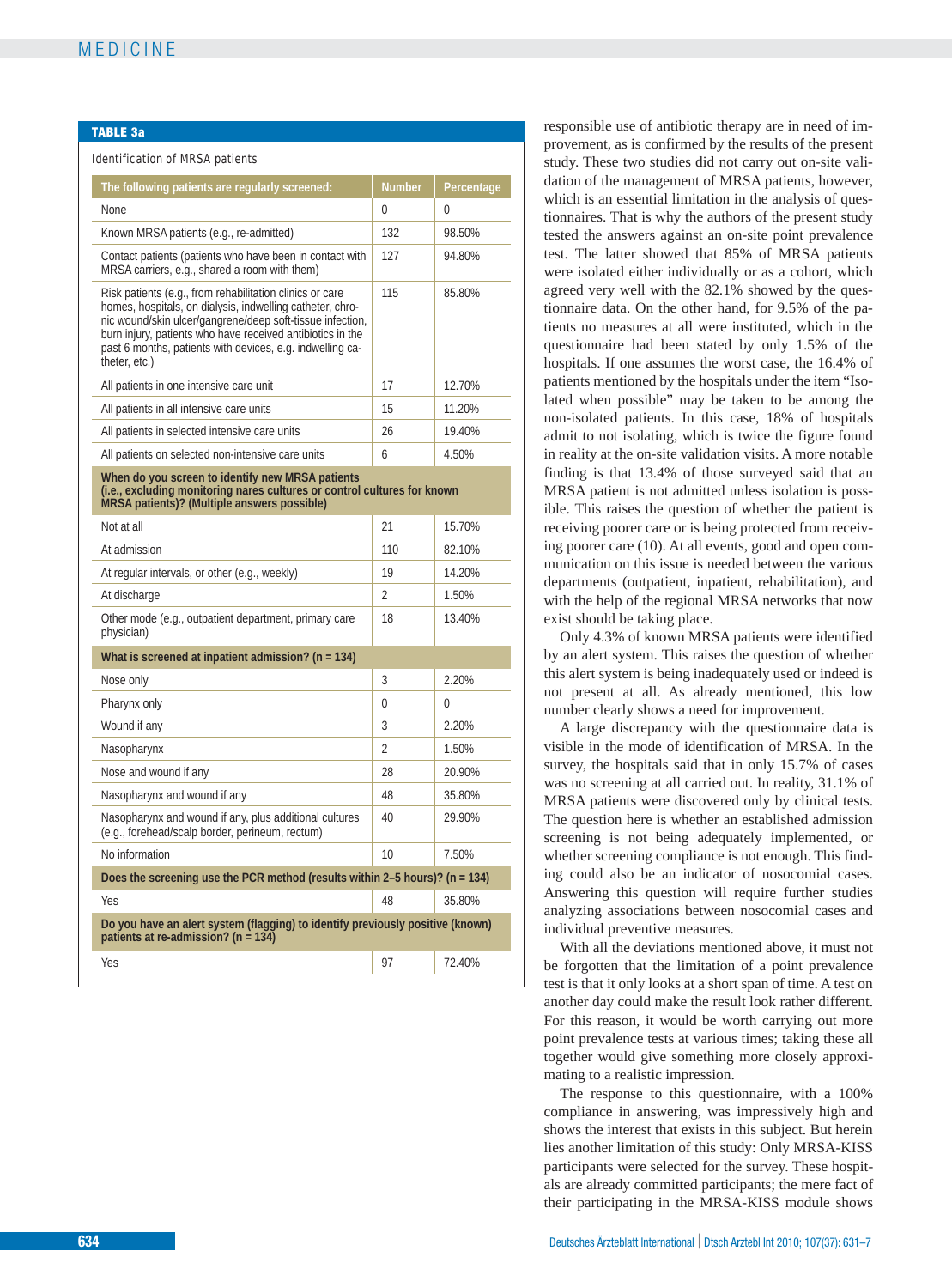# **TABLE 3b**

| Isolation measures until screening results are received for a patient of unknown MRSA status (n = 134)                                                                                |     |                  |
|---------------------------------------------------------------------------------------------------------------------------------------------------------------------------------------|-----|------------------|
| Implemented on a precautionary basis until results received                                                                                                                           | 28  | 20.90%           |
| Implemented on a precautionary basis until results received only for risk patients (e.g., dialysis patients,<br>chronic wounds, etc.) or in special areas (e.g., intensive care unit) | 27  | 20.20%           |
| Implemented at least in the form of gowned and gloved patient care until results received                                                                                             | 24  | 17.90%           |
| Only implemented after results received                                                                                                                                               | 55  | 41.00%           |
| Are MRSA patients isolated (consistent isolation on an individual or cohort basis)? (n = 134)                                                                                         |     |                  |
| Yes, consistently                                                                                                                                                                     | 110 | 82.10%           |
| When possible                                                                                                                                                                         | 22  | 16.40%           |
| No                                                                                                                                                                                    | 2   | 1.50%            |
| If it is not possible to isolate the MRSA patient, $(n = 134)$                                                                                                                        |     |                  |
| the patient is not admitted                                                                                                                                                           | 18  | 13.40%           |
| personnel are gowned and gloved when caring for the patient                                                                                                                           | 116 | 86.60%           |
| no measures are implemented                                                                                                                                                           | 0   | 0                |
| Decolonization using mupirocin nasal ointment (or other, e.g., bacitracin) ( $n = 134$ )                                                                                              |     |                  |
| is carried out for every MRSA patient                                                                                                                                                 | 97  | 72.40%           |
| is carried out only for defined MRSA patients (e.g., before elective surgery, during long hospital stays,<br>before transfer)                                                         | 34  | 25.40%           |
| is not carried out                                                                                                                                                                    | 3   | 2.20%            |
| Decolonization using an antiseptic whole-body wash (n = 134)                                                                                                                          |     |                  |
| is carried out for every MRSA patient                                                                                                                                                 | 97  | 72.40%           |
| is carried out only for defined MRSA patients (e.g., before elective surgery, during long hospital stays,<br>before transfer)                                                         | 31  | 23.10%           |
| is not carried out                                                                                                                                                                    | 6   | 4.50%            |
| During decolonization measures, is recolonization prevented by changing bedlinen, clothing, and wash utensils?<br>$(n = 134)$                                                         |     |                  |
| Yes                                                                                                                                                                                   | 128 | 95.50%           |
| Measures regularly carried out during isolation of an MRSA patient:                                                                                                                   |     |                  |
| Wearing a mask only when working directly with/on the patient                                                                                                                         | 51  | 38.10%           |
| Always wearing a mask in the patient's room                                                                                                                                           | 71  | 53.00%           |
| Wearing a protective gown only when working directly with/on the patient                                                                                                              | 60  | 44.80%           |
| Always wearing a protective gown in the patient's room                                                                                                                                | 77  | 57.50%           |
| Daily disinfection of surfaces in the room                                                                                                                                            | 129 | 96.30%           |
| Measures carried out in personnel in contact with MRSA patients                                                                                                                       |     |                  |
| Cultures are regularly taken when a nosocomial case of MRSA occurs                                                                                                                    | 4   | 3.00%            |
| Cultures are only taken when there is an outbreak (>2 MRSA patients at the same time and in the same                                                                                  | 90  | 67.20%           |
| place or locally related)                                                                                                                                                             |     | 29.90%           |
| None                                                                                                                                                                                  | 40  |                  |
| MRSA carriers among the personnel                                                                                                                                                     |     |                  |
| do not work with patients                                                                                                                                                             | 91  |                  |
| wear masks when working with patients                                                                                                                                                 | 32  | 67.90%<br>23.90% |
| work with patients so long as they (the personnel) do not have an MRSA infection                                                                                                      | 8   | 6.00%            |
| always work with patients without limitation or restrictions                                                                                                                          | 3   | 2.20%            |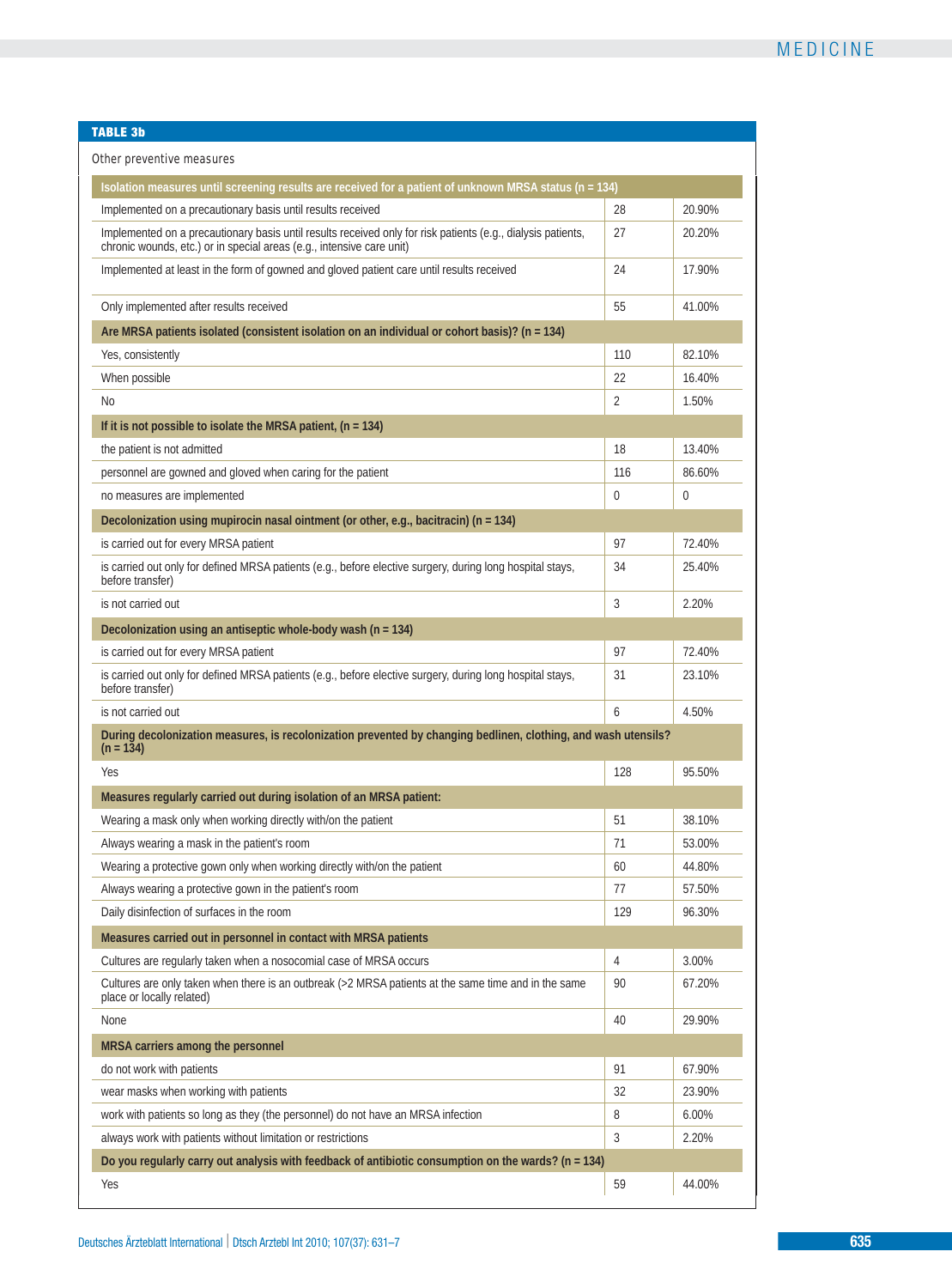# MEDICINE

## **TABLE 4**

## Agreement between survey answers and on-site validation in the 35 hospitals

| $(n = 35)$                                                     | Agreement of the<br>answers |            |
|----------------------------------------------------------------|-----------------------------|------------|
| <b>Ouestion</b>                                                | <b>Number</b>               | Percentage |
| Are known MRSA patients isolated?                              | 34                          | 97%        |
| Are contact patients isolated?                                 | 35                          | 100%       |
| Are risk patients isolated?                                    | 34                          | 97%        |
| Isolation until results received                               | 29                          | 83%        |
| Isolation when MRSA proven                                     | 32                          | 91%        |
| Alert system exists                                            | 31                          | 89%        |
| Training is carried out regularly                              | 32                          | 91%        |
| Regular use of mupirocin nasal ointment for<br>decontamination | 34                          | 97%        |
| Daily antiseptic whole-body wash for<br>decolonization         | 33                          | 94%        |
| Daily change of linen during decolonization<br>treatment       | 35                          | 100%       |
| Mask put on when entering the patient's room                   | 33                          | 94%        |
| Protective gown put on when entering the<br>patient's room     | 32                          | 91%        |
| Surfaces disinfected when patient discharged/daily             | 34                          | 97%        |

## **TABLE 5**

Results of the point prevalence study; 148 patients with MRSA were present in 30 hospitals on the day of the study (out of 35 validation hospitals)

| Parameter                                           | <b>Number</b><br>$(n = 148)$ | Percentage |
|-----------------------------------------------------|------------------------------|------------|
| Patient found in individual isolation               | 118                          | 79.70%     |
| Patient found in cohort isolation                   | 7                            | 4.70%      |
| Gowned gloved care observed                         | 9                            | 6.10%      |
| No measure in place                                 | 14                           | 9.50%      |
| <b>MRSA</b> identified by                           |                              |            |
| admission screening*                                | 79                           | 48.20%     |
| other screening                                     | 16                           | 9.80%      |
| communication from the previously treating hospital | 11                           | 6.70%      |
| clinical examination                                | 51                           | 31.10%     |
| alert system                                        | 7                            | 4.30%      |
| <b>Decolonization</b>                               |                              |            |
| None                                                | 32                           | 21.60%     |
| Decolonization procedures carried out               | 116                          | 78.40%     |

\* subsumes screening of known MRSA patients, risk-factor-based screening, and general screening

that they already pay particular attention to the subject of MRSA and thus to the management of MRSA patients. How far this survey applies to all German hospitals can only be elucidated by further studies. Another limitation is the failure to monitor hand hygiene compliance.

# **Conclusion**

This study provides the first data that give an insight into the implementation of the recommended preventive measures in Germany. To sum up, it may be said that the hospitals surveyed are putting into practice many of the RKI recommendations and in some cases have also put in place further preventive measures. According to this study, individual or cohort isolation of MRSA patients is still less than 100%. What factors play a part in this, and what effects are associated with it, can only be shown by further studies.

Since the incidence of MRSA is still high, additional preventive measures need to be practiced on a regular basis. High compliance with hand disinfection is of considerable importance. Hand disinfection must also be strictly adhered to when it is not known whether a patient is colonized with MRSA. This is why many campaigns in various countries have been aimed at improving this particular compliance. Germany too has one of these campaigns. The "Clean Hands" campaign ("Aktion Saubere Hände") was launched at the beginning of 2008 under the aegis of the Federal Ministry of Health, with a run time of 3 years. It makes an important contribution to the multimodal approach to infection prevention and the fight against antibiotic resistances (11–13).

The media discussion mentioned at the start of this article has shown one thing: For the purpose of patient safety, an adequate appreciation of the relevant routes of infection and proper hygiene measures must be part of everyday medical life. The only way to achieve this is by well-thought-out student education in infection prevention, and through lifelong learning on the part of all health care personnel about the best preventive methods. A sufficient number of experts in the subject are needed to teach this material.

#### **Acknowledgment**

This study was funded by the Initiative for Health Services Research *(Förder initiative zur Versorgungsforschung)* of the German Medical Association *(Bundesärztekammer, BÄK).* The authors wish to thank all the hospitals for taking part in the survey and on-site validation.

#### **Conflict of interest statement**

The authors declare that no conflict of interest exists according to the guidelines of the International Committee of Medical Journal Editors.

Manuscript received on 18 January 2010, revised version accepted on 9 August 2010.

Translated from the original German by Kersti Wagstaff MA.

#### **REFERENCES**

1. Bundesgesetzblatt: Gesetz zur Verhütung und Bekämpfung von Infektionskrankheiten beim Menschen – Infektionsschutzgesetz: IfSG. Bundesgesetzblatt 2000; 33.